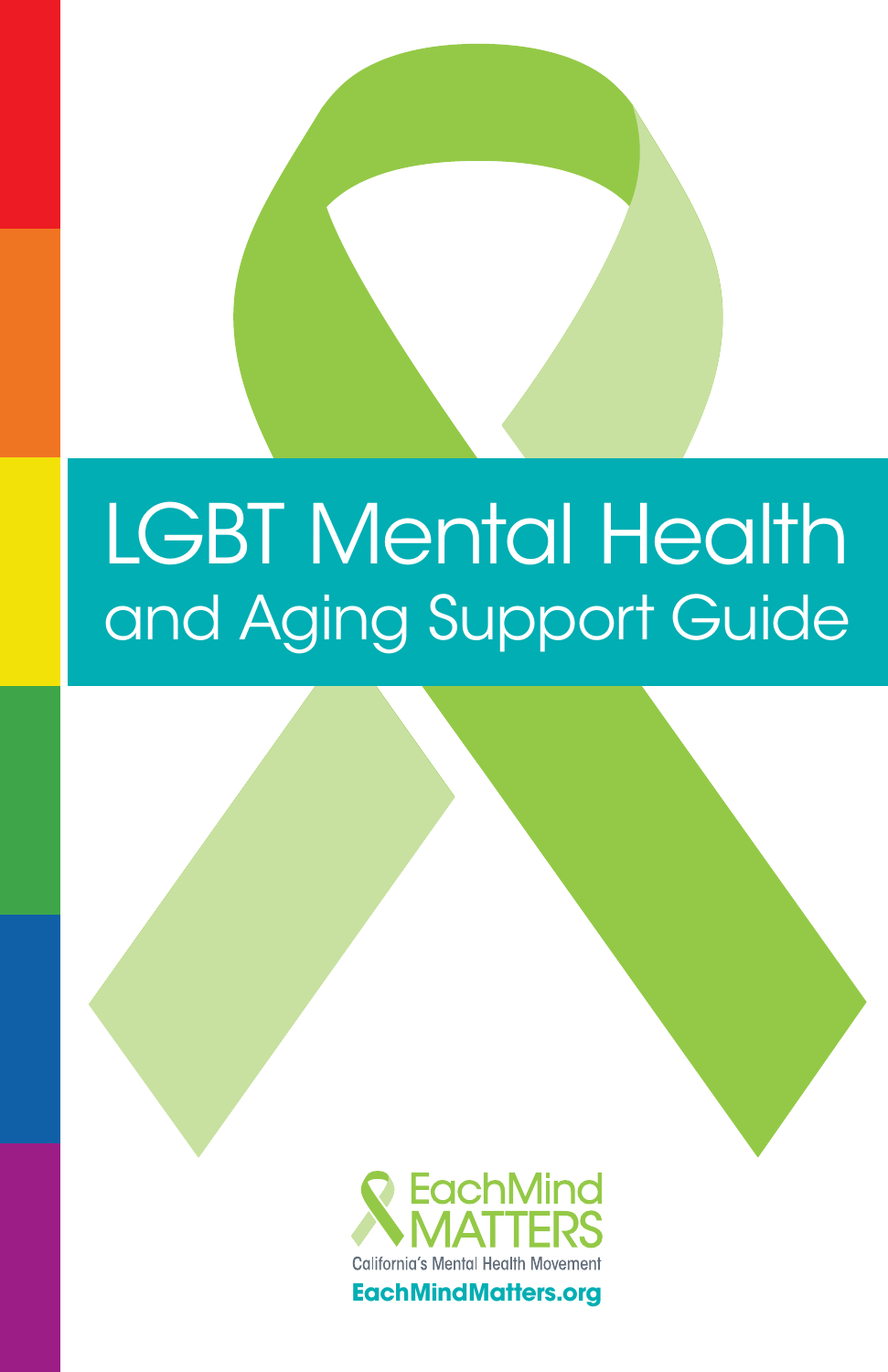

Finding ways to grow and be healthy as you age is important. The journey of aging brings with it new stressors and opportunities, including some that are unique to the LGBT community.

Being LGBT does not automatically mean you will experience mental health challenges. However, as an LGBT elder, there are certain stressors you may face from people who do not accept your sexual orientation or gender identity. These may include: stigma and discrimination; homophobia/biphobia/transphobia; rejecting behaviors from your friends, family, or religious community; and bullying, harassment, hate speech, or violence. These experiences can be extremely traumatic and hurtful, and stressors like these can affect your mental health and wellbeing.

The stressors you experience are also affected by the intersection of other parts of your identity, such as your race/ethnicity, social class, culture, religion, age, disability, and more. Whatever your experience, you are not alone, and whatever mental health challenge you're facing, recovery is possible.

Aging is a process, and feeling older can start at different times in people's lives. Even as early as age 50 you may begin to notice changes in your body and mind, or your personal and professional opportunities.

There are several life changes that tend to be part of aging. You may face health challenges, retire or lessen your workload, need more assistance in daily tasks, or need full-time care. Wherever you are on this journey, there are resources that can help you be as healthy as possible.

Aging can bring new possibilities. Many people find that leaving the workforce affords them more freedom to come out, or more fully express their gender or sexual orientation without fear of workplace discrimination. People may also happily find that they have more free time to pursue hobbies, volunteer in their communities, travel, or be with friends and family.

Leaving the workforce can also bring financial stressors. Perhaps you're challenged by living on a fixed income for the first time, or you'd like to retire but find that you need to continue working. Financial stressors can be even more common in the LGBT community where rates of poverty are higher, especially among women and transgender people.<sup>1</sup> Some people find that without the structure of work they get bored, lonely, isolated or depressed.

**You may hear or use other language when referring to the LGBT community, and we acknowledge that there are a multitude of ways to describe sexual orientation and gender identity. Throughout this document, we use "LGBT" because it is the most recognized term among older adults.**

**<sup>2</sup> 3** http://williamsinstitute.law.ucla.edu/headlines/beyond-stereotypes-poverty-in-the-lgbt-community/ <sup>1</sup> http://www.law.ucla.edu/williamsinstitute/pdf/LGBPovertyReport.pdf;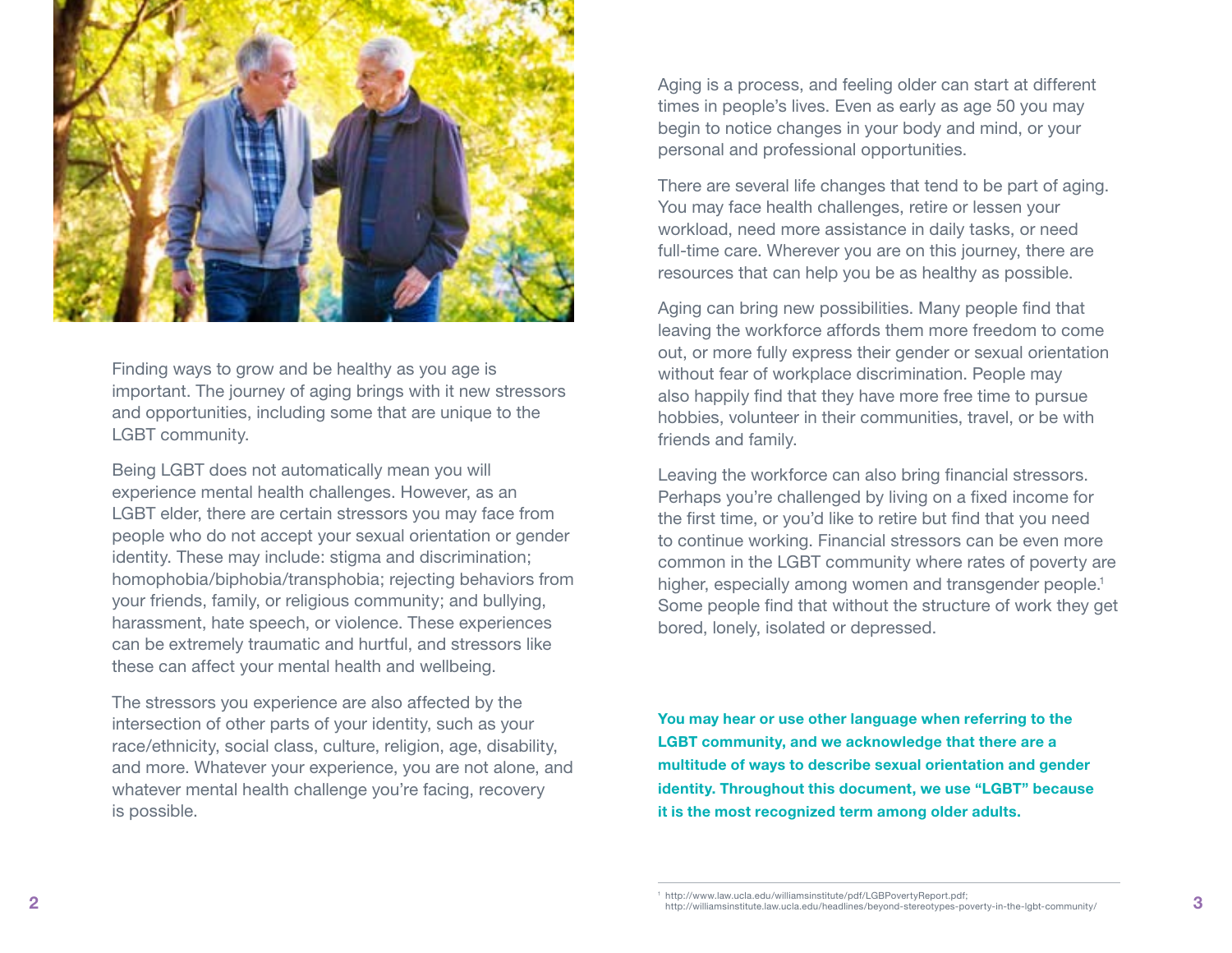Changes to your physical health can also necessitate more interactions with numerous healthcare providers. For LGBT people, this can mean answering a lot of questions about your personal life and being presented with the challenge of coming out – again and again. Unfortunately, coming out can bring rejection or harsh treatment from healthcare providers 2 or feeling stuck with caregivers who don't understand who you are as an LGBT person.

## The rewards and stressors of being a caregiver

Caregiving can be a special concern for LGBT people. We are twice as likely as our heterosexual counterparts to live alone, and three to four times less likely to have children to support us. We are also more likely to be the caregivers for our own parents. 3

For many of us, that means we are experienced caregivers who end up not only caring for our biological families, but also for our families of choice. Without planning and self-care, this can lead to caregiver exhaustion and burnout.

While it can become overwhelming, the rewards of caregiving can also fuel a sense of purpose. Paying attention to your own needs and reaching out for support when needed can make a significant difference in the caregiving experience.

For more information and resources about caregiving and the LGBT community, visit SAGE at: **[www.sageusa.org/newsevents/news.cfm?ID=57](http://www.sageusa.org/newsevents/news.cfm?ID=57)**

The SAGE LGBT Elder Hotline is ready to take your calls at **1-888-234-SAGE** .

## Recognizing acts of rejection in our lives

Many LGBT elders grew up in a time when family, friends, or faith groups rejected them because of their sexual orientation or gender identity. Although our culture is changing, these attitudes still exist today, and can sometimes create an unwelcoming environment within healthcare centers for older adults.

Most people have an automatic, physiological response to discrimination, such as increased levels of anxiety, high levels of wariness/watchfulness, sweating, and/or increased heart rate. Rejection can make you feel angry, ashamed, afraid, or lead to a desire to hide and stay away from other people.

Sometimes, you aren't even aware of the anxiety and depression that can be a natural result of experiencing rejection; however, it can help to acknowledge the experiences you have had, and recognize how that makes you feel.

## Understanding the links between depression and pain

Studies have shown that LGBT adults experience higher rates of alcohol abuse, drug abuse, smoking, suicide, and depression, often due to high levels of stress caused by systemic discrimination. 4 For many older adults, feelings of depression or anxiety can express themselves through their bodies, 5 taking the form of increased body pain, headaches, and fatigue.

If you're experiencing increased pain and fatigue, it's important to not just attribute it to normal aging. Talk with healthcare and mental health professionals you trust about the full picture of your experience, and explore potential physical and emotional causes and treatments.

<sup>2</sup> https://www.lambdalegal.org/sites/default/files/publications/downloads/whcic-report\_when-healthcare-isnt-caring.pdf

<sup>3</sup> http://www.asaging.org/blog/lgbt-individuals-caregivers-aging-parents-and-partners

<sup>4</sup> http://www.sageusa.org/files/lgbt%20older%20adults%20and%20health%20disparities.pdf

<sup>5</sup> https://www.ncbi.nlm.nih.gov/pmc/articles/PMC2852580/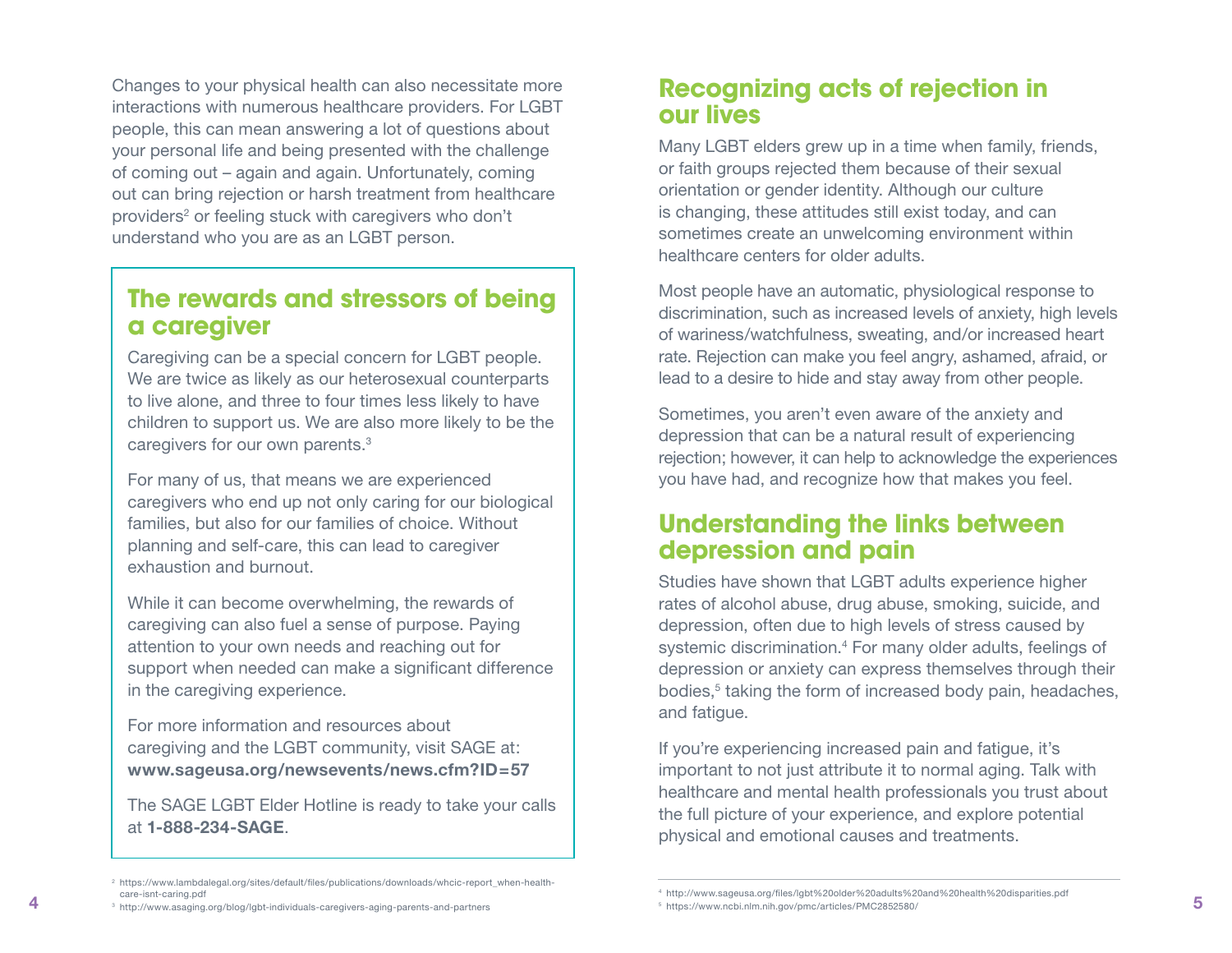# Suicide in older LGBT adults

Depression doesn't have to be a part of aging, and untreated depression can increase risk of suicide. Help is available and there is support if you are having thoughts of suicide.

If you are feeling suicidal (or if you are concerned about someone), there is help available right now. A trained counselor is ready to talk to you and provide help.

**Call the National Suicide Prevention Lifeline at 1-800-273-8255.** This a free and confidential 24-hour hotline. (Press 1 for a dedicated line for Veterans and their families. Para espanol, oprima 2.)

The National Suicide Prevention Lifeline has TTY capability via one of our national call centers, which can be accessed by calling **1-800-799-4TTY (4889)**.

If emergency medical care is needed, call **9-1-1** or go to the emergency room of the nearest hospital.

#### **If you're worried about someone else:**

The situation is an emergency and immediate action is needed if any of these signs are present:

- in the act of hurting or killing him or herself, has a weapon or other lethal means
- threatening to hurt or kill him or herself
- looking for ways to hurt or kill him or herself, talking about a plan to do so
- talking about death or suicide and is acting anxious or agitated
- talking about death or suicide and is intoxicated or "high" on drugs

#### **If you answer YES to ANY of the above:**

- Call 911 or the National Suicide Prevention Lifeline: 1-800-273-8255
- Don't leave the person alone.
- Remove all lethal means (weapons, medications, etc.) from the vicinity
- Take the person to a nearby Emergency Room or walk-in psychiatric crisis clinic
- Do not put yourself in danger; if you are concerned about your own safety, call 911

### **If you answer NO to ALL of the above:**

Don't be afraid to reach out to the person you care about and create a safe space for them to talk about what they're going through. Need help figuring out what to say? Visit the Know the Signs website to learn more: **www.SuicideIsPreventable.org**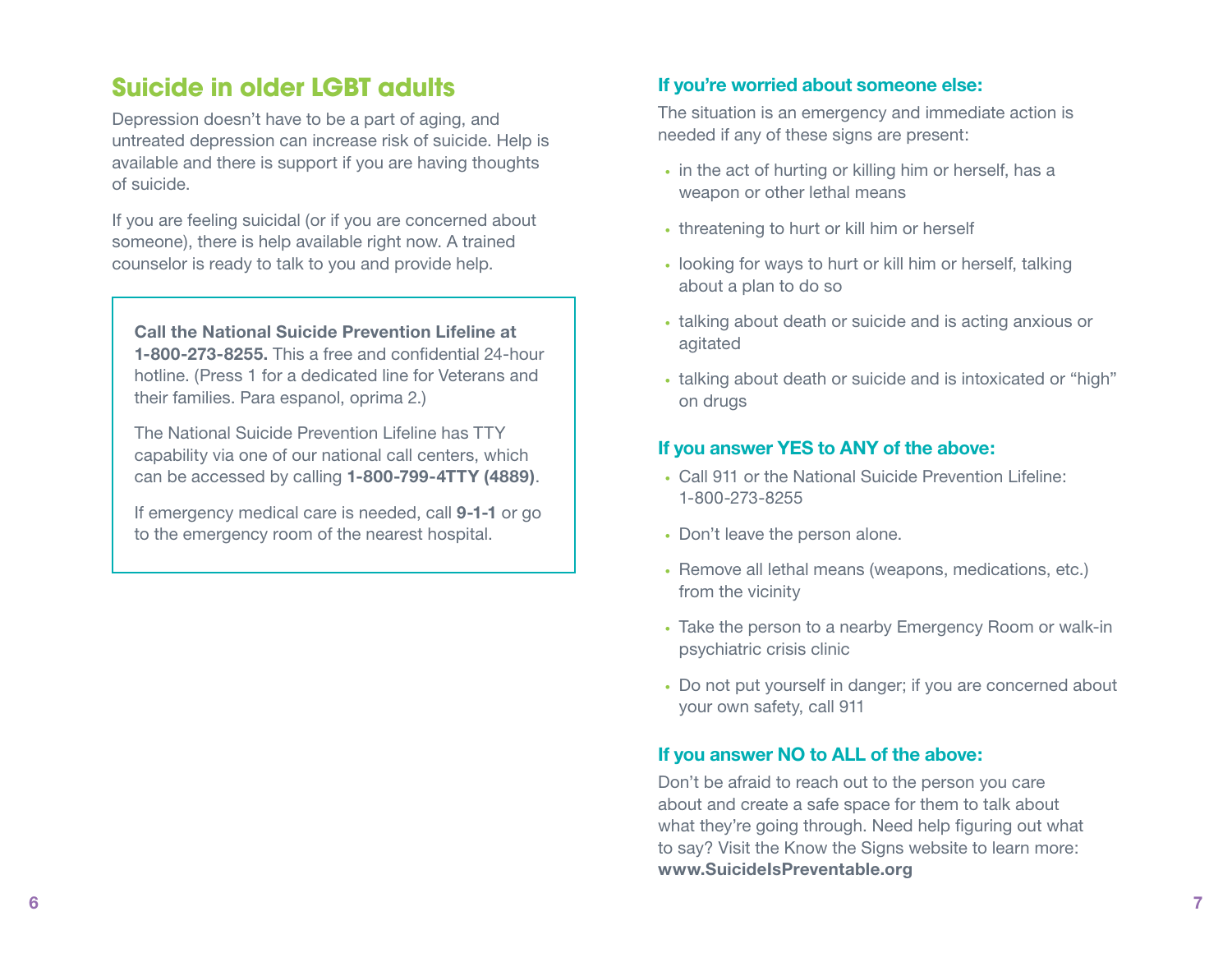# Getting the right support

The first step in getting the help you need is finding healthcare professionals for your physical and mental health that will be knowledgeable and supportive. Sometimes, it takes several attempts at help-seeking to find the right fit. For example, if you are transgender, finding a provider who is competent in transgender healthcare is an important step toward getting good medical care. To maximize your chances of finding the right doctor or therapist, try some of the following strategies and resources:

- Ask other LGBT people you know for a referral to someone they trust.
- Check to see if your healthcare network has an option for searching provider profiles for special expertise. For example, Kaiser allows users to search doctors' profiles for those that support LGBT patients.
- Try searching **www.gaylesta.org** for a therapist who has registered as a provider for LGBT+ people.
- Call **211**, or search the **211.org** website for resources, groups, doctors, or therapists that serve the LGBT community.
- Get referrals from a local LGBT Group. Not sure where to start? Centerlink can help you find a local center: **www.lgbtcenters.org**

## Know your rights

Knowledge and support is empowering. Every Area Agency on Aging is required to have a plan on how to serve LGBT elders and California law (SB-1749) requires that all LGBT senior providers must have special, regular training as a condition of licensure. If you experience discrimination in a care facility, contact the Ombudsman's office for your county. For more information on the legal rights for both patients and caregivers, check out these resources:

[www.nclrights.org/wp-content/uploads/2013/04/](http://www.nclrights.org/wp-content/uploads/2013/04/Publications_Navigating-System.pdf) [Publications\\_Navigating-System.pdf](http://www.nclrights.org/wp-content/uploads/2013/04/Publications_Navigating-System.pdf)

http://lgbtagingcenter.org

www.caregiver.org/legal-issues-lgbt-caregivers

[www.nclrights.org/wp-content/uploads/2013/07/](http://www.nclrights.org/wp-content/uploads/2013/07/Transgender_Family_Law_CA.pdf) Transgender Family Law CA.pdf

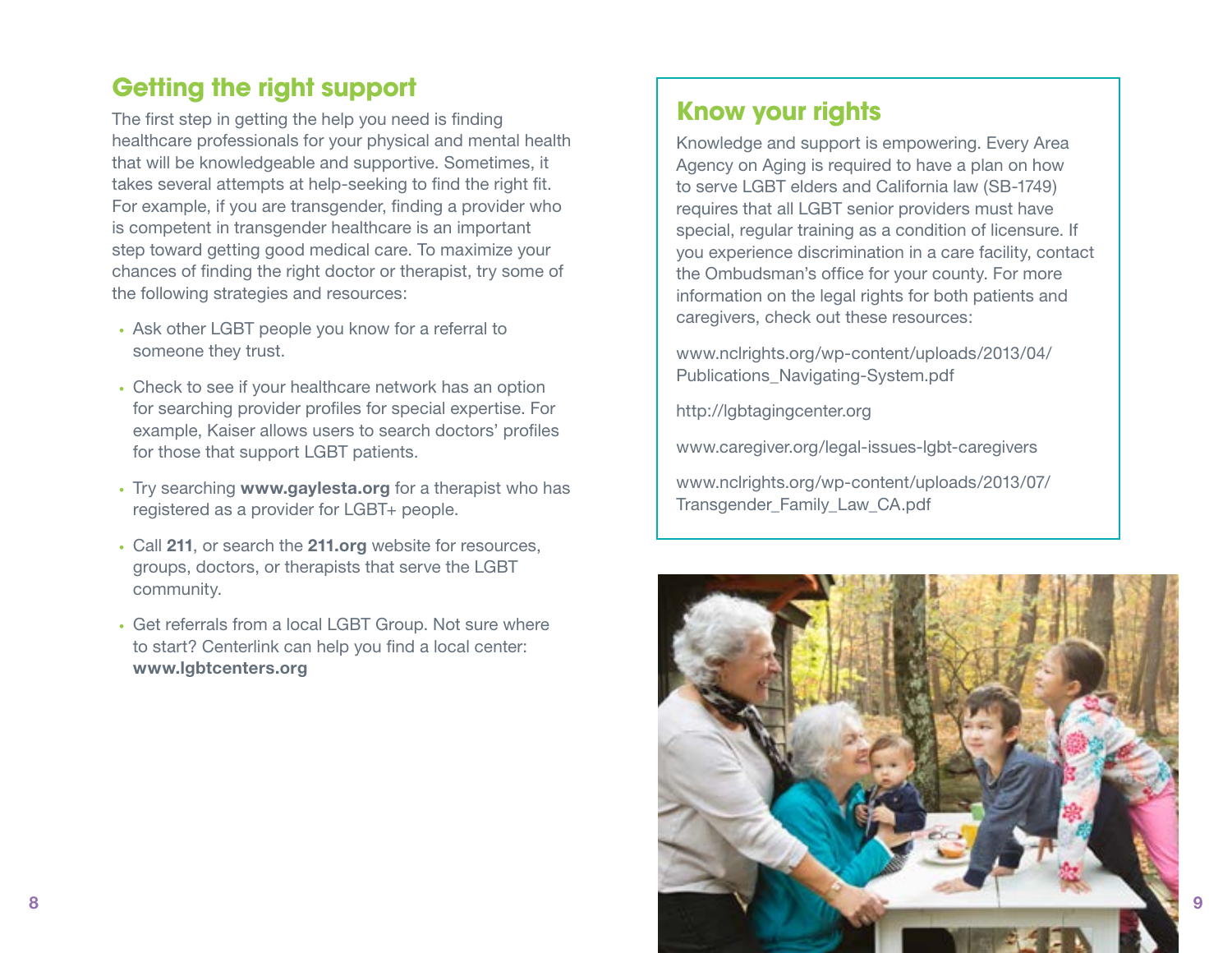## Five actions you can take to live well

**Connect with others.** Lack of social relationships can have as much impact on physical health as blood pressure, or even smoking.<sup>6</sup> Find an inclusive social or faith-based group where you feel welcome and safe and start connecting with others.

Not sure where to start? Find a local LGBT center in your area at **www.lgbtcenters.org**. If you have a phone, you can connect with Senior Center Without Walls at **1-877-797-7299**; learn more at **www.seniorcenterwithoutwalls.org**

**Move your body.** Yes, it can be hard to get started – especially if you're ill, depressed, or have physical limitations. But the benefits of exercise on mental health can be as powerful as medication.<sup>7</sup> Talk to your doctor about what might work best for your body. It doesn't have to be intense. Find a walking group, try gentle stretching or yoga, do deep breathing exercises, or download one of the new apps that reminds you to do 1-minute exercises throughout the day. Bonus points if you get a buddy to join you – you'll be working on connecting with others while you move!

Ask for help. There are programs available to help you stay in your home as you age, improve safety, deliver meals, and more. Reach out and ask for support, not only for physical and mental health, but for maintaining independence and quality of life. Start by calling **211** or searching **211.org**

**Help someone else.** A 20-year study found that volunteering is associated with lower rates of depression and increased well-being.<sup>8</sup> Find out how you can get involved in your community, helping out friends or family members, or find a cause you care about at **www.volunteermatch.org**

**Tell your story.** Reflecting on your own life and sharing your story with others can have a positive impact on your own mental health, and on the others who hear your story. Share your story at the SAGE Story project (**www.sageusa.org/programs/sagestory-share.cfm**), a national digital storytelling program for lesbian, gay, bisexual and transgender older adults, or attend a Story Corps event (**https://storycorps.org**) near you.

Each Mind Matters, California's Mental Health Movement, highlights the stories of people like you across California who have faced mental health challenges to start an open dialogue about mental health in our community. Watch the stories of others, and share your own at **[www.eachmindmatters.org/](http://www.eachmindmatters.org/get-involved/share-your-story/) [get-involved/share-your-story](http://www.eachmindmatters.org/get-involved/share-your-story/)**



<sup>6</sup> http://www.asaging.org/blog/what-social-relationships-can-do-health

<sup>7</sup> http://www.theatlantic.com/health/archive/2014/03/for-depression-prescribing-exercise-beforemedication/284587/

help-yourself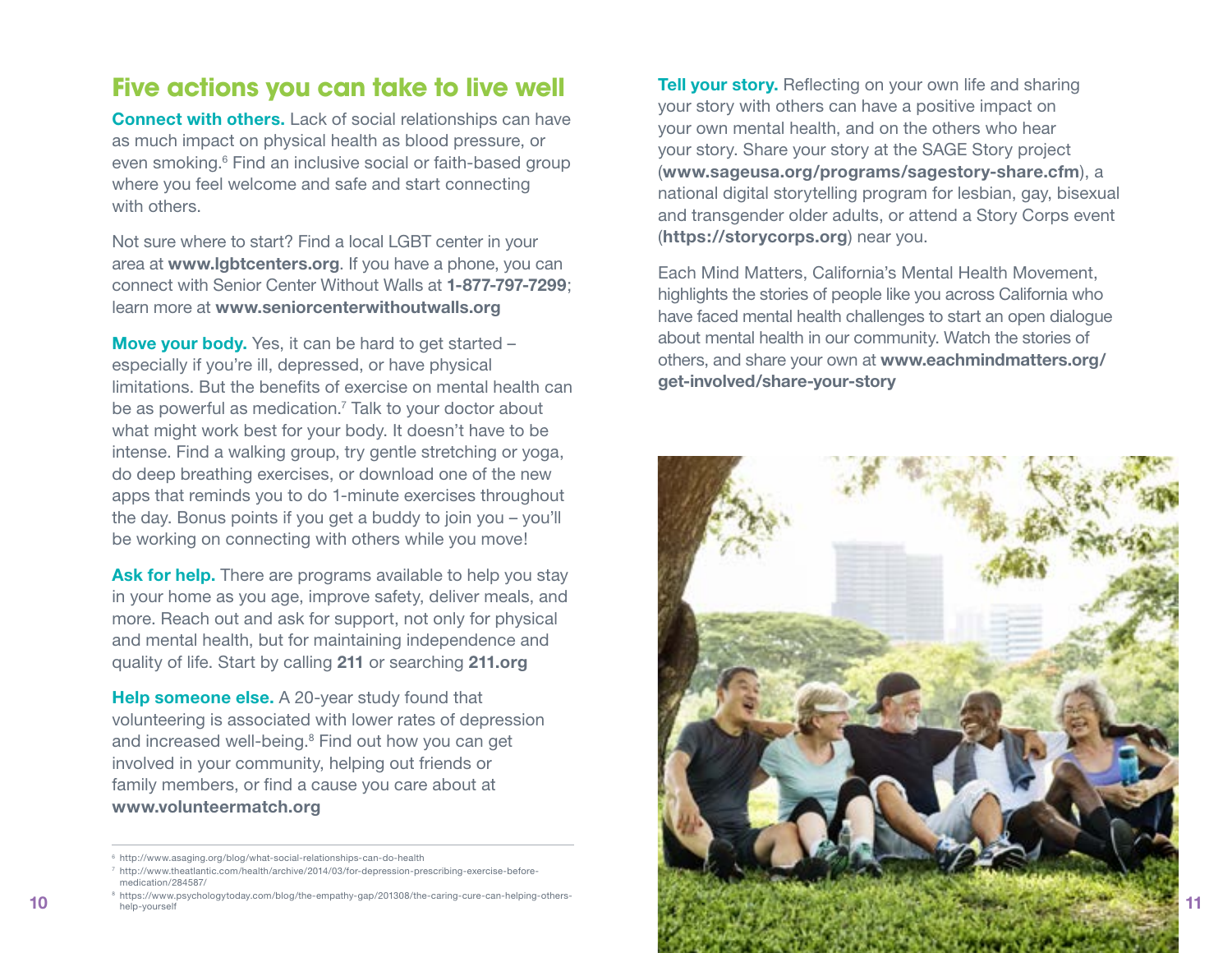# Managing your legal affairs

Aging LGBT adults face many unique legal issues that can add to stress, challenge independence, and negatively impact emotional wellbeing. These issues may include:

- Financial Security: Savings, social security, and pensions make up the bulk of economic security for retirees. Laws relating to these programs for legally married couples may not be available to LGBT seniors. Being diligent in planning for retirement security is very important. Finding an experienced professional financial advisor may be beneficial.
- Long-Term Healthcare: Planning, finding, accessing and paying for long-term healthcare needs is another important step in preparing for the future. Setting up an advance directive for decision-making, setting aside funds to pay for expected and unexpected healthcare needs, and finding and accessing care where you feel supported and comfortable are all good steps to take.
- Tax Treatment: Same-sex couples frequently pay higher taxes through separate returns, property taxes, and estate and inheritance taxes. In addition, state and federal laws may differ. Working with a tax professional and/or lawyer can be very beneficial to help navigate these laws and issues as they apply to your specific situation.
- Other Legal Considerations: Estate planning and drawing up important legal documents can relieve a great deal of uncertainty about the future, and can ensure that your partner or chosen family is recognized and that your wishes are honored. Consider working with a lawyer to draw up a will, living trust, or make decisions about power of attorney.

#### **Find help and resources to address these issues and more at:**

[www.lgbtagingcenter.org/resources/resources.](http://www.lgbtagingcenter.org/resources/resources.cfm?s=18)  $cfm?s=18$ 

www.sageusa.org/issues/legal.cfm

National Center for Lesbian Rights' legal helpline at 800-528-6257

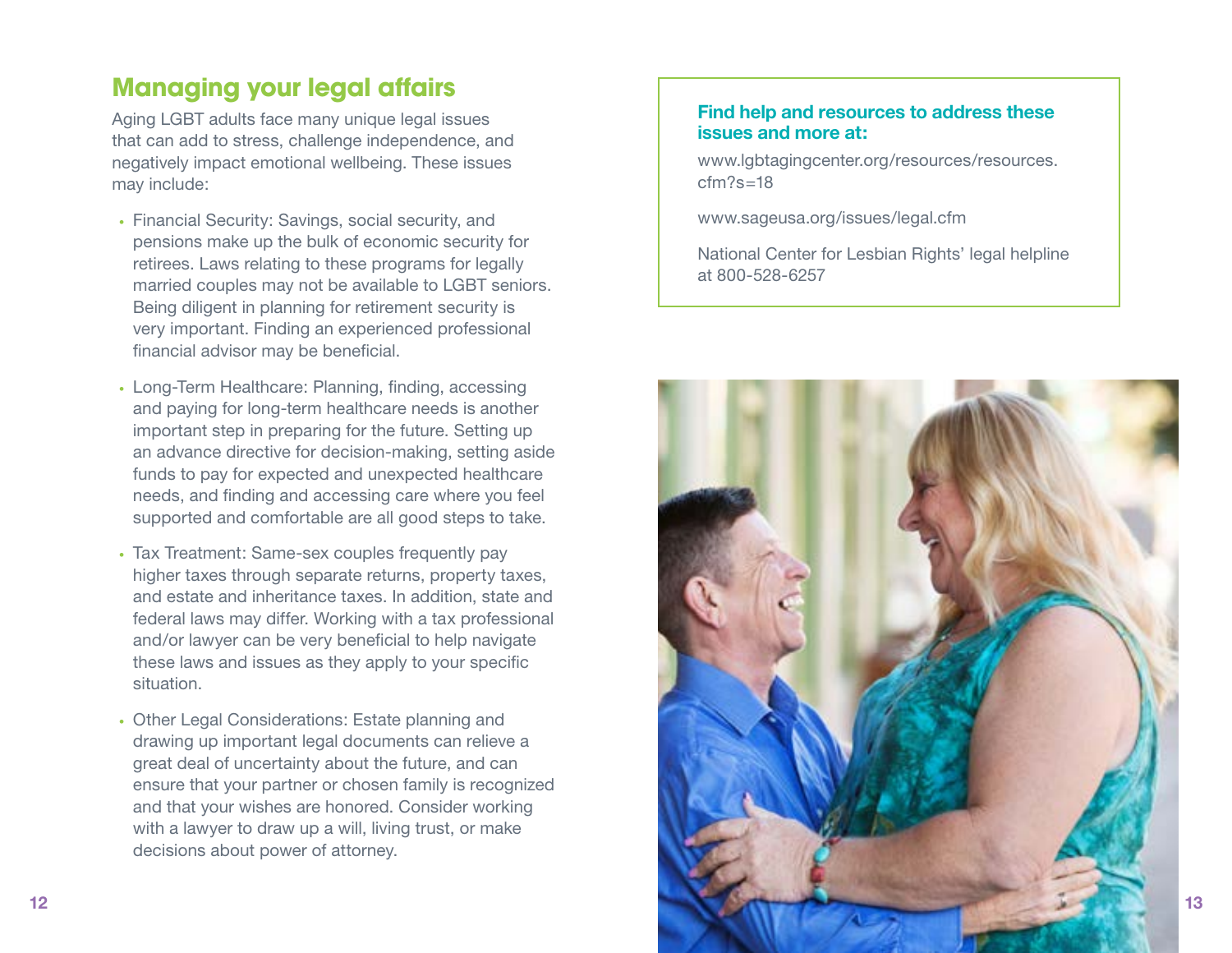

#### **General Resources**

**211: Get Connected. Get Answers.** Call 211 www.211.org

**Institute on Aging** Friendship Line: 1-800-971-0016 www.ioaging.org

**SAGE USA** www.sageusa.org

**Gaylesta** www.gaylesta.org

**CenterLink: The Community of LGBT Centers** www.lgbtcenters.org

**Senior Center Without Walls** www.seniorcenterwithoutwalls.org

**National Resource Center on LGBT Aging**  www.lgbtagingcenter.org

#### **Transgender Healthcare**

**Forge** www.forge-forward.org

**American Civil Liberties Union - Transgender People and Health Care** [www.aclu.org/issues/lgbt-rights/](https://www.aclu.org/issues/lgbt-rights/transgender-rights/transgender-people-and-health-care)

[transgender-rights/transgender](https://www.aclu.org/issues/lgbt-rights/transgender-rights/transgender-people-and-health-care)[people-and-health-care](https://www.aclu.org/issues/lgbt-rights/transgender-rights/transgender-people-and-health-care)

**National Center for Transgender Equality - Transgender Healthcare Rights** www.transequality.org/know-yourrights/healthcare

#### **Legal Rights**

**Navigating the System: A Know-Your-Rights Guide for Lesbian, Gay, Bisexual, and Transgender Elders in California** [www.nclrights.org/wp-content/](http://www.nclrights.org/wp-content/uploads/2013/04/Publications_Navigating-System.pdf) [uploads/2013/04/Publications\\_](http://www.nclrights.org/wp-content/uploads/2013/04/Publications_Navigating-System.pdf) [Navigating-System.pdf](http://www.nclrights.org/wp-content/uploads/2013/04/Publications_Navigating-System.pdf)

**Family Caregiver Alliance - Legal Issues for LGBT Caregivers** [www.caregiver.org/legal-issues-lgbt](https://www.caregiver.org/legal-issues-lgbt-caregivers)[caregivers](https://www.caregiver.org/legal-issues-lgbt-caregivers)

**California Transgender Family Law - A Fact Sheet for Transgender Spouses, Partners, Parents, and Youth**

[www.nclrights.org/wp-content/](http://www.nclrights.org/wp-content/uploads/2013/07/Transgender_Family_Law_CA.pdf) [uploads/2013/07/Transgender\\_](http://www.nclrights.org/wp-content/uploads/2013/07/Transgender_Family_Law_CA.pdf) [Family\\_Law\\_CA.pdf](http://www.nclrights.org/wp-content/uploads/2013/07/Transgender_Family_Law_CA.pdf)

#### **Substance Abuse**

**National Resource Center on LGBT Aging - What to Do When Addiction Has Become a Coping Mechanism** www.lgbtagingcenter.org/resources/ resource.cfm?r=824

#### **Get Involved/Share Your Story**

**Volunteer Match** www.volunteermatch.org

**Story Corps** www.storycorps.org

**Each Mind Matters** www.eachmindmatters.org/ get-involved/share-your-story